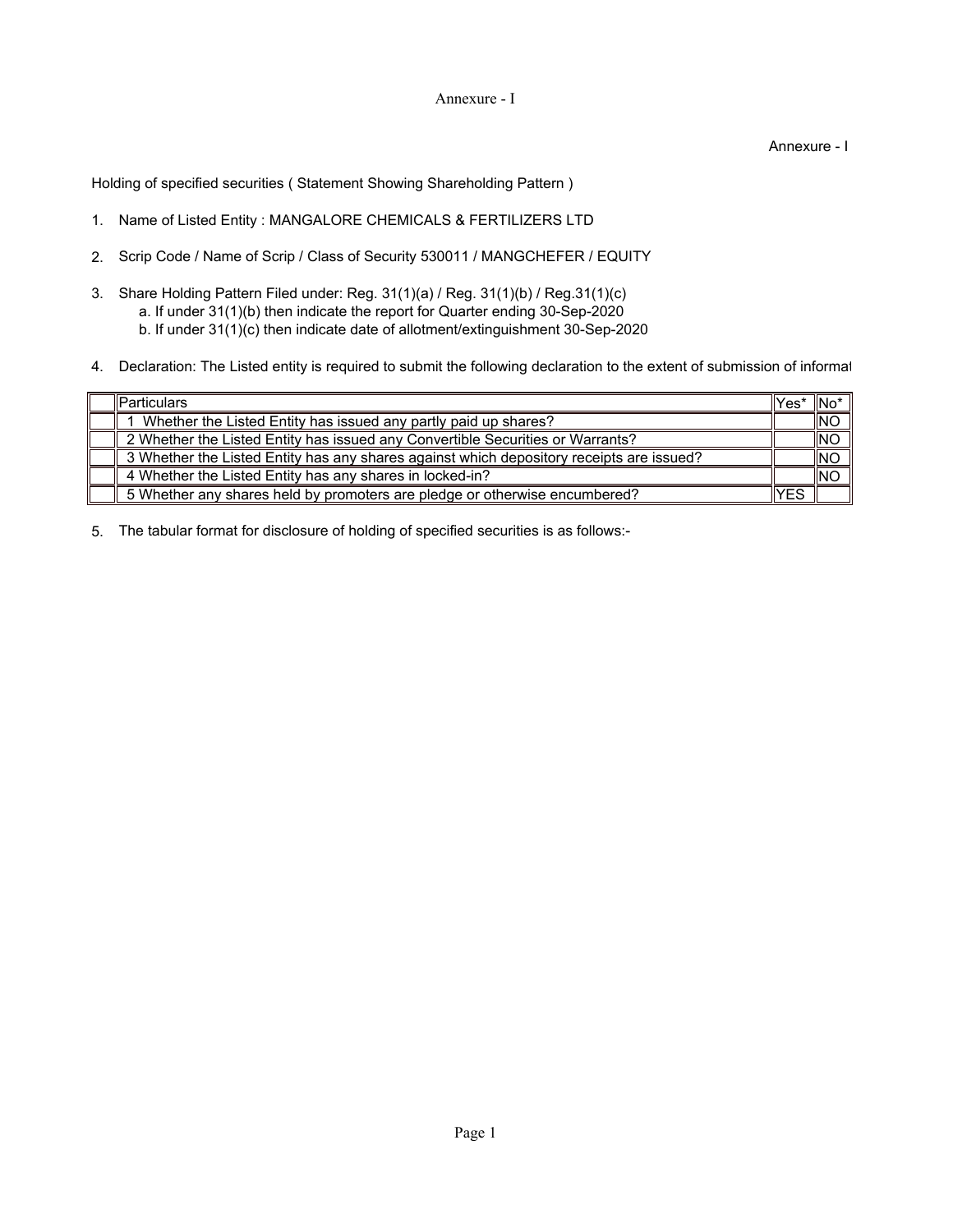|                 |      |                                                |         |           | Table I - Summary Statement holding of specified securities |                          |                           |                                     |               |                     |                                                  |                  |                             |                                      |                           |               |                                           |            |                                                     |
|-----------------|------|------------------------------------------------|---------|-----------|-------------------------------------------------------------|--------------------------|---------------------------|-------------------------------------|---------------|---------------------|--------------------------------------------------|------------------|-----------------------------|--------------------------------------|---------------------------|---------------|-------------------------------------------|------------|-----------------------------------------------------|
|                 | Cate | Category of<br>Shareholder                     | Nos. of | No. of    | No. of<br>Shareholders tilly paid up   Partly paid-up       | No. of shares            | Total nos.<br>shares held | Shareholding as<br>a % of total no. |               |                     | Number of Voting Rights<br>held in each class of |                  | No. of Shares<br>Underlying | Shareholding,                        | Number of                 |               |                                           |            | Number of Shares Number of equity<br>shares held in |
|                 | gory | (II)                                           | (III)   |           | equity shares equity shares                                 | underlying<br>Depository | $(VII) =$                 | of shares                           |               |                     | securities (IX)                                  |                  | Outstanding                 | as a % assuming<br>full conversion   | Locked in<br>shares (XII) |               | pledged or otherwise<br>encumbered (XIII) |            | dematerialized                                      |
|                 |      |                                                |         | held      | held                                                        | Receipts                 | $(IV)+(V)+(VI)$           | (calculated as                      |               |                     |                                                  |                  | convertible                 | of convertible                       |                           |               |                                           |            | form (XIV)                                          |
|                 |      |                                                |         | (IV)      | (V)                                                         | (VI)                     |                           | per SCRR, 1957)                     |               | No of Voting Rights |                                                  | Total as         | securities                  | securities                           | No.(a)                    | As a %        | No.(a)                                    | As a %     |                                                     |
|                 |      |                                                |         |           |                                                             |                          |                           | (VIII) As a<br>$%$ of $(A+B+C2)$    | Class         | Class               | Total                                            | a % of $(A+B+C)$ | (including<br>Warrants)     | (as a percentage<br>of diluted share |                           | of total      |                                           | of total   |                                                     |
|                 |      |                                                |         |           |                                                             |                          |                           |                                     | eg: X         | eg: Y               |                                                  |                  | (X)                         | capital)                             |                           | <b>Shares</b> |                                           | Shares I   |                                                     |
|                 |      |                                                |         |           |                                                             |                          |                           |                                     |               |                     |                                                  |                  |                             | $(XI) = (VII)+(X)$                   |                           | held $(b)$    |                                           | held $(b)$ |                                                     |
|                 |      | <b>PROMOTER &amp;</b><br><b>PROMOTER</b>       |         |           |                                                             |                          |                           |                                     |               |                     |                                                  |                  |                             |                                      |                           |               |                                           |            |                                                     |
|                 |      | <b>GROUP</b>                                   |         | 70720268  |                                                             |                          | 70720268                  | 59.67                               | 70720268      |                     | 70720268                                         | 59.67            |                             | 59.67                                |                           |               | 64028362                                  | 90.54      | 70720268                                            |
|                 |      | <b>PUBLIC</b>                                  | 53618   | 47794882  |                                                             |                          | 47794882                  | 40.33                               | 47794882      |                     | 0 47794882                                       | 40.33            |                             | 40.33                                | 3550                      | 0.01          |                                           |            | 44913199                                            |
|                 |      | <b>NON PROMOTER-</b>                           |         |           |                                                             |                          |                           |                                     |               |                     |                                                  |                  |                             |                                      |                           |               |                                           |            |                                                     |
| IC.             |      | <b>NON PUBLIC</b>                              |         |           |                                                             |                          |                           |                                     |               |                     |                                                  |                  |                             |                                      |                           |               |                                           |            |                                                     |
|                 |      | <b>SHARES</b>                                  |         |           |                                                             |                          |                           |                                     |               |                     |                                                  |                  |                             |                                      |                           |               |                                           |            |                                                     |
| IC <sub>1</sub> |      | <b>UNDERLYING DRS</b><br><b>SHARES HELD BY</b> |         |           |                                                             |                          |                           |                                     |               |                     |                                                  |                  |                             |                                      |                           |               |                                           |            |                                                     |
|                 |      | <b>EMPLOYEE</b>                                |         |           |                                                             |                          |                           |                                     |               |                     |                                                  |                  |                             |                                      |                           |               |                                           |            |                                                     |
| C2.             |      | <b>TRUSTS</b>                                  |         |           |                                                             |                          |                           |                                     |               |                     |                                                  |                  |                             |                                      |                           |               |                                           |            |                                                     |
|                 |      | Total                                          | 53626   | 118515150 |                                                             |                          | 118515150                 |                                     | 100 118515150 |                     | 0 118515150                                      | 100              |                             | 100                                  | 3550                      |               | 64028362                                  | 54.03      | 115633467                                           |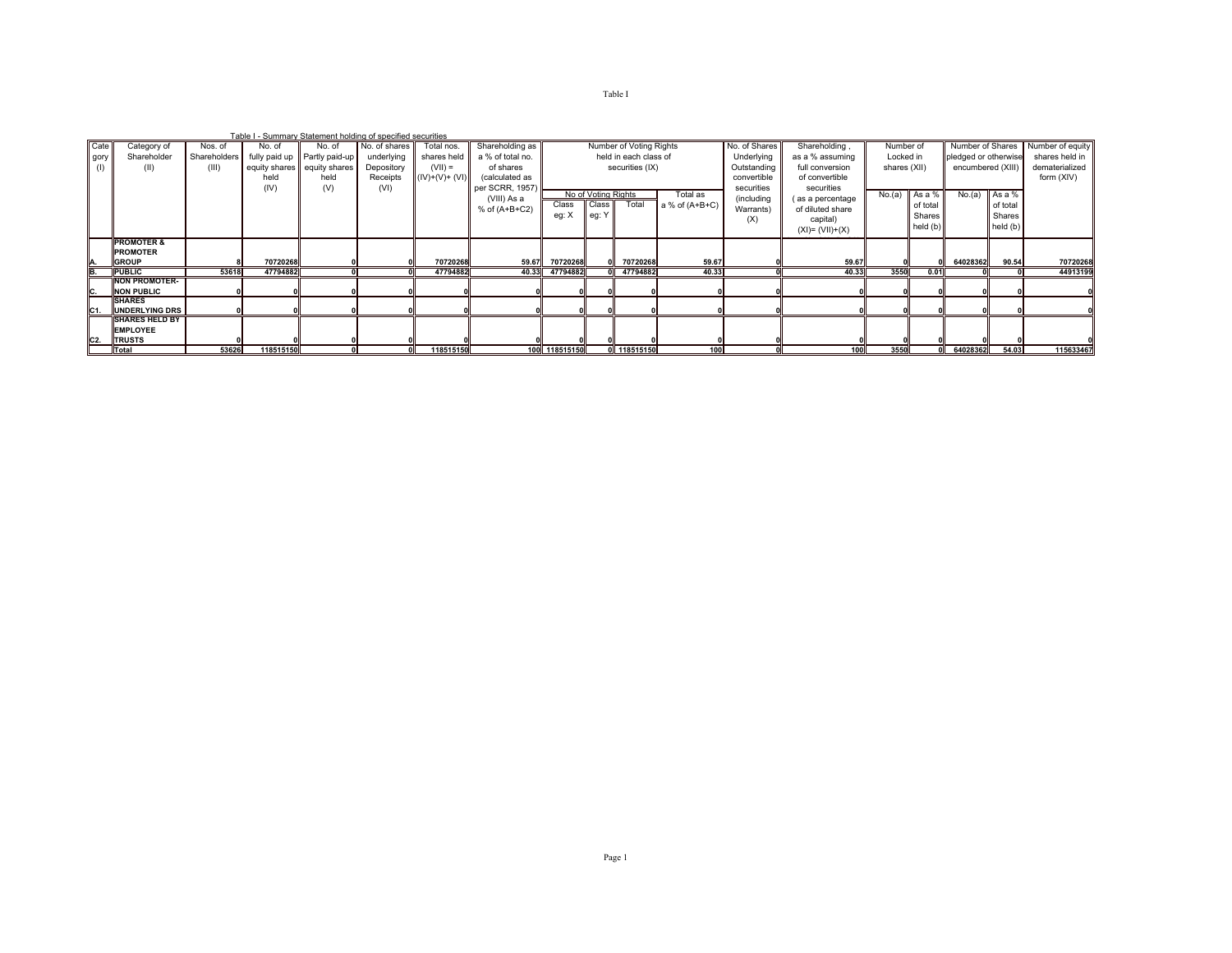| u.<br> | . |  |
|--------|---|--|
|        |   |  |

|                         |                                                                                                                                                                                                                |                                                                                    |       |               | Table II - Statement showing shareholding pattern of the Promoter and Promoter Group |            |               |                                 |                                 |              |                         |            |               |                    |              |          |                      |          |                  |
|-------------------------|----------------------------------------------------------------------------------------------------------------------------------------------------------------------------------------------------------------|------------------------------------------------------------------------------------|-------|---------------|--------------------------------------------------------------------------------------|------------|---------------|---------------------------------|---------------------------------|--------------|-------------------------|------------|---------------|--------------------|--------------|----------|----------------------|----------|------------------|
|                         | Category & Name<br>PAN<br>Partly paid-up No. of shares<br>Shareholding %<br>Nos. of<br>No. of<br>Total nos.                                                                                                    |                                                                                    |       |               |                                                                                      |            |               |                                 |                                 |              | Number of Voting Rights |            | No. of Shares | Shareholding,      | Number of    |          | Number of Shares     |          | Number of equity |
|                         | of the Shareholders                                                                                                                                                                                            | (II)<br>Shareholder<br>fully paid up<br>equity shares<br>underlying<br>shares held |       |               |                                                                                      |            |               |                                 |                                 |              | held in each class of   |            | Underlying    | as a % assuming    | Locked in    |          | pledged or otherwise |          | shares held in   |
|                         | (1)                                                                                                                                                                                                            |                                                                                    | (III) | equity shares | held                                                                                 | Depository | $(VII =$      | calculated as<br>per SCRR. 1957 |                                 |              | securities (IX)         |            | Outstanding   | full conversion    | shares (XII) |          | encumbered (XIII)    |          | dematerialized   |
|                         |                                                                                                                                                                                                                |                                                                                    |       |               |                                                                                      |            |               |                                 |                                 |              |                         |            |               |                    |              |          |                      |          |                  |
|                         |                                                                                                                                                                                                                |                                                                                    |       | held          | (V)                                                                                  | Receipts   | $IV + V + VI$ | As a % of $(A+B+C2)$            |                                 |              |                         |            | convertible   | of convertible     |              |          |                      |          | form (XIV)       |
|                         |                                                                                                                                                                                                                |                                                                                    |       | (IV)          |                                                                                      | (VI)       |               | (VIII)                          | No of Voting Rights<br>Total as |              |                         | securities | securities    |                    |              |          |                      |          |                  |
|                         |                                                                                                                                                                                                                |                                                                                    |       |               |                                                                                      |            |               |                                 |                                 |              | Total<br>Class          |            | (including    | (as a percentage   | No.(a)       | As a %   | No.(a)               | As a %   |                  |
|                         |                                                                                                                                                                                                                |                                                                                    |       |               |                                                                                      |            |               |                                 | Class                           |              |                         | a % of     | Warrants)     | of diluted share   |              | of total |                      | of total |                  |
|                         |                                                                                                                                                                                                                |                                                                                    |       |               |                                                                                      |            |               |                                 | X                               | $\checkmark$ |                         | Total      |               |                    |              | Shares   |                      | Shares   |                  |
|                         |                                                                                                                                                                                                                |                                                                                    |       |               |                                                                                      |            |               |                                 |                                 |              |                         | Votina     | (X)           | capital)           |              | held (b) |                      | held (b) |                  |
|                         |                                                                                                                                                                                                                |                                                                                    |       |               |                                                                                      |            |               |                                 |                                 |              |                         |            |               | $(XI) = (VII)+(X)$ |              |          |                      |          |                  |
|                         |                                                                                                                                                                                                                |                                                                                    |       |               |                                                                                      |            |               |                                 |                                 |              |                         | rights     |               | as a % of A+B+C2   |              |          |                      |          |                  |
|                         | <b>INDIAN</b>                                                                                                                                                                                                  |                                                                                    |       |               |                                                                                      |            |               |                                 |                                 |              |                         |            |               |                    |              |          |                      |          |                  |
|                         | Individuals/Hindu undivided                                                                                                                                                                                    |                                                                                    |       |               |                                                                                      |            |               |                                 |                                 |              |                         |            |               |                    |              |          |                      |          |                  |
|                         | Family                                                                                                                                                                                                         |                                                                                    |       | 250000        |                                                                                      |            | 250000        | 0.21                            | 250000                          |              | 250000                  | 0.21       |               | 0.21               |              |          |                      |          | 250000           |
|                         | Names                                                                                                                                                                                                          |                                                                                    |       |               |                                                                                      |            |               |                                 |                                 |              |                         |            |               |                    |              |          |                      |          |                  |
|                         | <b>GAURAV AGARWALA</b>                                                                                                                                                                                         | AEHPA6396L                                                                         |       | 150000        |                                                                                      |            | 150000        | 0.13                            | 150000                          |              | 150000                  | 0.13       |               | 0.13               |              |          |                      |          | 150000           |
|                         | <b>JYOTSNA PODDAR</b>                                                                                                                                                                                          | AFGPP2539E                                                                         |       | 100000        |                                                                                      |            | 100000        | 0.08                            | 100000                          | $\Omega$     | 100000                  | 0.08       |               | 0.08               |              | $\Omega$ |                      |          | 100000           |
|                         |                                                                                                                                                                                                                |                                                                                    |       |               |                                                                                      |            |               |                                 |                                 |              |                         |            |               |                    |              |          |                      |          |                  |
|                         | Central Government/                                                                                                                                                                                            |                                                                                    |       |               |                                                                                      |            |               |                                 |                                 |              |                         |            |               |                    |              |          |                      |          |                  |
| b.                      | <b>State Government(s)</b>                                                                                                                                                                                     |                                                                                    |       |               |                                                                                      |            |               |                                 |                                 |              |                         |            |               |                    |              |          |                      |          |                  |
|                         | <b>Financial Institutions/</b>                                                                                                                                                                                 |                                                                                    |       |               |                                                                                      |            |               |                                 |                                 |              |                         |            |               |                    |              |          |                      |          |                  |
|                         | c. Banks                                                                                                                                                                                                       |                                                                                    |       |               |                                                                                      |            |               |                                 |                                 |              |                         |            |               |                    |              |          |                      |          |                  |
| $\overline{\mathsf{d}}$ | <b>ANY OTHER</b>                                                                                                                                                                                               |                                                                                    |       |               |                                                                                      |            |               |                                 |                                 |              |                         |            |               |                    |              |          |                      |          |                  |
|                         | <b>Bodies Corporate</b>                                                                                                                                                                                        |                                                                                    |       | 69360909      |                                                                                      | $\Omega$   | 69360909      |                                 | 58.52 69360909                  |              | 0 69360909              | 58.52      |               | 58.52              |              |          | 64028362             | 90.54    | 69360909         |
|                         | Names:                                                                                                                                                                                                         |                                                                                    |       |               |                                                                                      |            |               |                                 |                                 |              |                         |            |               |                    |              |          |                      |          |                  |
|                         | ZUARI AGRO CHEMICALS LIMITED                                                                                                                                                                                   | AAACZ3924H                                                                         |       | 64028362      |                                                                                      |            | 6402836       | 54.03                           | 64028362                        |              | 6402836                 | 54.03      |               | 54.03              |              |          | 6402836              | 90.54    | 64028362         |
|                         | ADVENTZ FINANCE PRIVATE                                                                                                                                                                                        |                                                                                    |       |               |                                                                                      |            |               |                                 |                                 |              |                         |            |               |                    |              |          |                      |          |                  |
|                         | LIMITED                                                                                                                                                                                                        | AABCB3016H                                                                         |       | 407536        |                                                                                      |            | 407536        | 3.44                            | 4075361                         |              | 407536                  | 3.44       |               | 3.44               |              |          |                      |          | 407536           |
|                         | MCDOWELL HOLDINGS LIMITED                                                                                                                                                                                      | AAECM1162E                                                                         |       | 1257186       |                                                                                      |            | 1257186       | 1.06                            | 1257186                         |              | 1257186                 | 1.06       |               | 1.06               |              | $\Omega$ |                      |          | 1257186          |
|                         | UNITED BREWERIES HOLDINGS                                                                                                                                                                                      |                                                                                    |       |               |                                                                                      |            |               |                                 |                                 |              |                         |            |               |                    |              |          |                      |          |                  |
|                         |                                                                                                                                                                                                                |                                                                                    |       |               |                                                                                      |            |               |                                 |                                 |              |                         |            |               |                    |              |          |                      |          |                  |
|                         | LIMITED                                                                                                                                                                                                        | AAACU2307D                                                                         |       |               |                                                                                      |            |               |                                 |                                 |              |                         |            |               |                    |              |          |                      |          |                  |
|                         | KINGFISHER FINVEST INDIA LTD                                                                                                                                                                                   | AABCV9224B                                                                         |       |               |                                                                                      |            |               |                                 | $\Omega$                        |              |                         |            |               |                    |              |          |                      |          |                  |
|                         |                                                                                                                                                                                                                |                                                                                    |       |               |                                                                                      |            |               |                                 |                                 |              |                         |            |               |                    |              |          |                      |          |                  |
|                         | Sub-Total (A)(1)                                                                                                                                                                                               |                                                                                    |       | 69610909      |                                                                                      | nl         | 6961090       |                                 | 58.74 69610909                  |              | 69610909                | 58.74      |               | 58.74              |              |          | 64028362             | 90.54    | 69610909         |
|                         |                                                                                                                                                                                                                |                                                                                    |       |               |                                                                                      |            |               |                                 |                                 |              |                         |            |               |                    |              |          |                      |          |                  |
|                         | <b>FOREIGN</b>                                                                                                                                                                                                 |                                                                                    |       |               |                                                                                      |            |               |                                 |                                 |              |                         |            |               |                    |              |          |                      |          |                  |
|                         | Individuals (Non-                                                                                                                                                                                              |                                                                                    |       |               |                                                                                      |            |               |                                 |                                 |              |                         |            |               |                    |              |          |                      |          |                  |
|                         | <b>Resident Individuals/</b>                                                                                                                                                                                   |                                                                                    |       |               |                                                                                      |            |               |                                 |                                 |              |                         |            |               |                    |              |          |                      |          |                  |
| а.                      | Foreign Individuals)                                                                                                                                                                                           |                                                                                    |       | 1109359       |                                                                                      |            | 110935        | 0.94                            | 1109359                         |              | 1109359                 | 0.94       |               | 0.94               |              |          |                      |          | 1109359          |
|                         | Names:                                                                                                                                                                                                         |                                                                                    |       |               |                                                                                      |            |               |                                 |                                 |              |                         |            |               |                    |              |          |                      |          |                  |
|                         | AKSHAY PODDAR                                                                                                                                                                                                  | AFUPP0096C                                                                         |       | 1109359       |                                                                                      |            | 110935        | 0.94                            | 1109359                         |              | 1109359                 | 0.94       |               | 0.94               |              |          |                      |          | 1109359          |
|                         | b. Government                                                                                                                                                                                                  |                                                                                    |       |               | nl                                                                                   | $\Omega$   |               |                                 | $\mathbf{r}$                    |              |                         |            | nl            |                    |              |          |                      |          |                  |
|                         |                                                                                                                                                                                                                |                                                                                    |       |               | nl                                                                                   | nl         |               |                                 | $\mathbf{0}$                    |              | $\Omega$                |            |               | n                  | $\mathbf{r}$ | n        |                      |          |                  |
| c.                      | <b>Institutions</b>                                                                                                                                                                                            |                                                                                    |       |               |                                                                                      |            |               |                                 |                                 |              |                         |            | οll           |                    |              |          |                      |          |                  |
| d.                      | Foreign Portfolio Investor                                                                                                                                                                                     |                                                                                    |       |               | 0                                                                                    | 0          |               |                                 | $\mathbf{0}$                    |              | n                       |            | 0             | Û                  |              |          |                      |          |                  |
| $\overline{f}$ .        | <b>ANY OTHER</b>                                                                                                                                                                                               |                                                                                    |       |               |                                                                                      |            |               |                                 |                                 |              |                         |            |               |                    |              |          |                      |          |                  |
|                         | <b>Chairman and Directors</b>                                                                                                                                                                                  |                                                                                    |       |               |                                                                                      |            |               |                                 | $\mathbf{0}$                    |              |                         |            | $\sim$        |                    |              |          |                      |          |                  |
|                         |                                                                                                                                                                                                                |                                                                                    |       |               |                                                                                      |            |               |                                 |                                 |              |                         |            |               |                    |              |          |                      |          |                  |
|                         | Sub-Total (A)(2)                                                                                                                                                                                               |                                                                                    |       | 1109359       |                                                                                      | $\Omega$   | 1109359       | 0.94                            | 1109359                         |              | 1109359                 | 0.94       |               | 0.94               |              |          |                      |          | 1109359          |
|                         |                                                                                                                                                                                                                |                                                                                    |       |               |                                                                                      |            |               |                                 |                                 |              |                         |            |               |                    |              |          |                      |          |                  |
|                         | <b>Total Shareholding of Promoter</b>                                                                                                                                                                          |                                                                                    |       |               |                                                                                      |            |               |                                 |                                 |              |                         |            |               |                    |              |          |                      |          |                  |
|                         | and Promoter Group (A)=                                                                                                                                                                                        |                                                                                    |       |               |                                                                                      |            |               |                                 |                                 |              |                         |            |               |                    |              |          |                      |          |                  |
|                         | $(A)(1)+(A)(2)$                                                                                                                                                                                                |                                                                                    |       | 70720268      |                                                                                      |            | 70720268      |                                 | 59.67 70720268                  |              | 70720268                | 59.67      |               | 59.67              |              |          | 64028362             | 54.03    | 70720268         |
|                         |                                                                                                                                                                                                                |                                                                                    |       |               |                                                                                      |            |               |                                 |                                 |              |                         |            |               |                    |              |          |                      |          |                  |
|                         | Details of Shares which remain unclaimed may be given hear along with details such as number of shareholders, outstanding shares held in demat/unclaimed suspense account, voting rights which are frozen etc. |                                                                                    |       |               |                                                                                      |            |               |                                 |                                 |              |                         |            |               |                    |              |          |                      |          |                  |
|                         |                                                                                                                                                                                                                |                                                                                    |       |               |                                                                                      |            |               |                                 |                                 |              |                         |            |               |                    |              |          |                      |          |                  |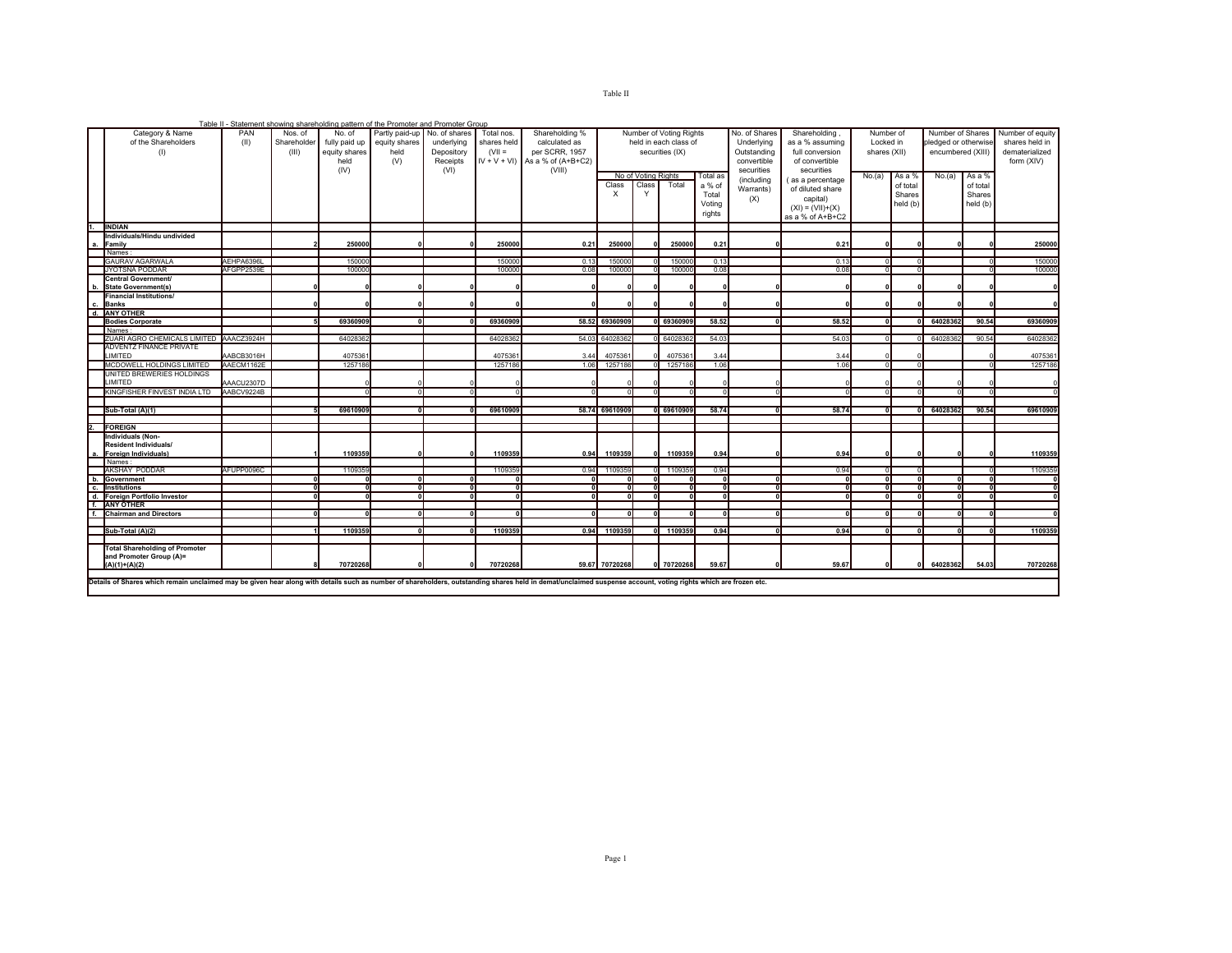|       |                                                                                                    |      |                 | Table III - Statement showing shareholding pattern of the Public shareholder |                                |            |               |                    |                |                     |                         |              |               |                           |                          |                          |                        |            |                          |
|-------|----------------------------------------------------------------------------------------------------|------|-----------------|------------------------------------------------------------------------------|--------------------------------|------------|---------------|--------------------|----------------|---------------------|-------------------------|--------------|---------------|---------------------------|--------------------------|--------------------------|------------------------|------------|--------------------------|
|       | Category & Name                                                                                    | PAN  | Nos. of         | No. of                                                                       | Partly paid-up   No. of shares |            | Total nos.    | Shareholding %     |                |                     | Number of Voting Rights |              | No. of Shares | <b>Total Shareholding</b> | Number of                |                          | Number of Shares       |            | Number of equity         |
|       | of the Shareholders                                                                                | (II) | Shareholder     | fully paid up                                                                | equity shares                  | underlying | shares held   | calculated as      |                |                     | held in each class of   |              | Underlying    | as a % assuming           | Locked in                |                          | pledged or otherwise   |            | shares held in           |
|       | (1)                                                                                                |      | (III)           | equity shares                                                                | held                           | Depository | $(VII =$      | per SCRR, 1957     |                |                     | securities IX)          |              | Outstanding   | full conversion           | shares (XII)             |                          | encumbered (XIII)      |            | dematerialized           |
|       |                                                                                                    |      |                 | held                                                                         | (V)                            | Receipts   | $IV + V + VI$ | As a % of (A+B+C2) |                |                     |                         |              | convertible   | of convertible            |                          |                          |                        |            | form (XIV)               |
|       |                                                                                                    |      |                 | (IV)                                                                         |                                | (VI)       |               | (VIII)             |                |                     |                         |              | securities    | securities                | No.(a)                   | As a %                   | No.(a)                 | As a %     |                          |
|       |                                                                                                    |      |                 |                                                                              |                                |            |               |                    |                | No of Voting Rights |                         | Total as     | (including    | (as a percentage          |                          | of total                 | Not applic             | of total   |                          |
|       |                                                                                                    |      |                 |                                                                              |                                |            |               |                    | Class          | Class               | Total                   | a % of       | Warrants)     | of diluted share          |                          | Shares                   | able)                  | Shares     |                          |
|       |                                                                                                    |      |                 |                                                                              |                                |            |               |                    | X              | Y                   |                         | Total        | (X)           | capital)                  |                          | held (b)                 |                        | held       |                          |
|       |                                                                                                    |      |                 |                                                                              |                                |            |               |                    |                |                     |                         | Voting       |               |                           |                          |                          |                        | (Not appli |                          |
|       |                                                                                                    |      |                 |                                                                              |                                |            |               |                    |                |                     |                         | rights       |               | (XI)                      |                          |                          |                        | cable) (b) |                          |
|       |                                                                                                    |      |                 |                                                                              |                                |            |               |                    |                |                     |                         |              |               |                           |                          |                          |                        |            |                          |
|       | <b>INSTITUTIONS</b>                                                                                |      |                 |                                                                              |                                |            |               |                    |                |                     |                         |              |               |                           |                          |                          |                        |            |                          |
| a.    | <b>Mutual Funds/</b>                                                                               |      |                 | 10000                                                                        | 0                              | ᇭ          | 10000         | 0.01               | 10000          | ᇭ                   | 10000                   | 0.01         |               | 0.01                      | ᆒ                        | ٥                        | <b>NA</b>              |            | 10000                    |
| b.    | <b>Venture Capital Funds</b>                                                                       |      | oll             | 0                                                                            | oll                            | oll        |               |                    | $\mathbf{0}$   | oll                 |                         | o            | $\Omega$      | $\mathbf{0}$              | oll                      | $\mathbf{0}$             | <b>NA</b>              |            | $\mathbf{0}$             |
| c.    | <b>Alternate Investment Funds</b>                                                                  |      | oll             | oll                                                                          | oll                            | oll        |               |                    | n.             | nl                  | $\sqrt{2}$              | nll          | $\sqrt{2}$    | $\Omega$                  | oll                      | $\mathbf{0}$             | <b>NA</b>              |            |                          |
|       | Foreign Venture                                                                                    |      |                 |                                                                              |                                |            |               |                    |                |                     |                         |              |               |                           |                          |                          |                        |            |                          |
| d.    | <b>Capital Investors</b>                                                                           |      |                 |                                                                              |                                |            |               |                    | $\sqrt{2}$     |                     |                         |              |               |                           |                          |                          | <b>NA</b>              |            |                          |
|       | Foreign Portfolio                                                                                  |      |                 |                                                                              |                                |            |               |                    |                |                     |                         |              |               |                           |                          |                          |                        |            |                          |
| е.    | <b>Investor (Corporate)</b>                                                                        |      |                 | 50000                                                                        |                                |            | 50000         | 0.04               | 50000          |                     | 50000                   | 0.04         |               | 0.04                      |                          |                          | <b>NA</b>              |            | 50000                    |
|       | <b>Financial Institutions/</b>                                                                     |      |                 |                                                                              |                                |            |               |                    |                |                     |                         |              |               |                           |                          |                          |                        |            |                          |
|       | <b>Banks</b>                                                                                       |      | 269             | 218609                                                                       |                                |            | 218609        | 0.18               | 218609         |                     | 218609                  | 0.18         |               | 0.18                      | $\Omega$                 |                          | <b>NA</b>              |            | 853                      |
| g.    | <b>Insurance Companies</b>                                                                         |      |                 | 400                                                                          | 0                              | 0          | 400           |                    | 400            | $\mathbf{0}$        | 400                     | $\Omega$     |               |                           | 해                        | $\mathbf{0}$             | <b>NA</b>              |            | $\overline{\phantom{a}}$ |
|       | Provident Funds/                                                                                   |      |                 |                                                                              |                                |            |               |                    |                |                     |                         |              |               |                           |                          |                          |                        |            |                          |
| h.    | <b>Pension Funds</b>                                                                               |      |                 |                                                                              |                                |            |               |                    |                |                     |                         |              |               |                           | $\Omega$                 |                          | <b>NA</b>              |            |                          |
| T.    | <b>ANY OTHER</b>                                                                                   |      |                 |                                                                              |                                |            |               |                    |                |                     |                         |              |               |                           |                          |                          |                        |            |                          |
| i.    | <b>Market Maker</b>                                                                                |      |                 |                                                                              |                                |            |               |                    |                |                     |                         | $\mathbf{a}$ |               |                           | nl                       |                          | <b>NA</b>              |            |                          |
|       |                                                                                                    |      |                 |                                                                              |                                |            |               |                    |                |                     |                         |              |               |                           |                          |                          |                        |            |                          |
|       | Sub-Total (B)(1)                                                                                   |      | 272             | 279009                                                                       | 0                              | 0          | 279009        | 0.24               | 279009         | οll                 | 279009                  | 0.24         |               | 0.24                      | 0                        | $\Omega$                 |                        |            | 60853                    |
|       |                                                                                                    |      |                 |                                                                              |                                |            |               |                    |                |                     |                         |              |               |                           |                          |                          |                        |            |                          |
|       | Central Government/                                                                                |      |                 |                                                                              |                                |            |               |                    |                |                     |                         |              |               |                           |                          |                          |                        |            |                          |
|       | State Government(s)/                                                                               |      |                 |                                                                              |                                |            |               |                    |                |                     |                         |              |               |                           |                          |                          |                        |            |                          |
| 12 a. | <b>President of India</b>                                                                          |      | 10              | 10074599                                                                     |                                |            | 10074599      | 8.5                | 10074599       |                     | 10074599                | 8.5          |               | 8.5                       |                          |                          | <b>NA</b>              |            | 10072849                 |
|       | Names:                                                                                             |      |                 |                                                                              |                                |            |               |                    |                |                     |                         |              |               |                           |                          |                          |                        |            |                          |
|       | RECOVERY OFFICER I DRT II                                                                          |      |                 | 9022660                                                                      |                                |            | 902266        | 7.61               | 9022660        |                     | 9022660                 | 7.61         |               | 7.61                      |                          |                          |                        |            | 9022660                  |
|       |                                                                                                    |      |                 |                                                                              |                                |            |               |                    |                |                     |                         |              |               |                           |                          |                          |                        |            |                          |
|       | Sub-Total (B)(2)                                                                                   |      | 10 <sup>1</sup> | 10074599                                                                     |                                |            | 10074599      | 8.5                | 10074599       |                     | 0 10074599              | 8.5          |               | 8.5                       | $\mathbf{a}$             |                          |                        |            | 10072849                 |
|       |                                                                                                    |      |                 |                                                                              |                                |            |               |                    |                |                     |                         |              |               |                           |                          |                          |                        |            |                          |
|       | <b>NON-INSTITUTIONS</b>                                                                            |      |                 |                                                                              |                                |            |               |                    |                |                     |                         |              |               |                           |                          |                          |                        |            |                          |
| а.    | INDIVIDUALS -                                                                                      |      |                 |                                                                              |                                |            |               |                    |                |                     |                         |              |               |                           |                          |                          |                        |            |                          |
|       | Individual shareholders                                                                            |      |                 |                                                                              |                                |            |               |                    |                |                     |                         |              |               |                           |                          |                          |                        |            |                          |
|       | holding nominal share capital                                                                      |      |                 |                                                                              |                                |            |               |                    |                |                     |                         |              |               |                           |                          |                          |                        |            |                          |
|       | up to Rs. 2 lakhs.                                                                                 |      | 51715           | 21261477                                                                     |                                |            | 21261477      | 17.94              | 21261477       |                     | 0 21261477              | 17.94        |               | 17.94                     | 3550                     | 0.01                     | <b>NA</b>              |            | 18752427                 |
|       | II. Individual shareholders                                                                        |      |                 |                                                                              |                                |            |               |                    |                |                     |                         |              |               |                           |                          |                          |                        |            |                          |
|       | holding nominal share capital                                                                      |      |                 |                                                                              |                                |            |               |                    |                |                     |                         |              |               |                           |                          |                          |                        |            |                          |
|       | in excess of Rs. 2 lakhs.                                                                          |      | 106             | 7353491                                                                      |                                |            | 7353491       | 6.2                | 7353491        |                     | 7353491                 | 6.2          |               | 6.2                       |                          |                          | <b>NA</b>              |            | 7279339                  |
|       | <b>NBFCs registered</b>                                                                            |      |                 |                                                                              |                                |            |               |                    |                |                     |                         |              |               |                           |                          |                          |                        |            |                          |
| b.    | with RBI                                                                                           |      |                 |                                                                              |                                |            |               |                    |                |                     |                         |              |               |                           |                          |                          | <b>NA</b>              |            |                          |
| c.    | <b>Employee Trusts</b>                                                                             |      |                 |                                                                              |                                |            |               |                    |                |                     |                         |              |               |                           |                          |                          | <b>NA</b>              |            |                          |
|       | <b>Overseas Depositories</b>                                                                       |      |                 |                                                                              |                                |            |               |                    |                |                     |                         |              |               |                           |                          |                          |                        |            |                          |
|       | (holding DRs)                                                                                      |      |                 |                                                                              |                                |            |               |                    |                |                     |                         |              |               |                           |                          |                          |                        |            |                          |
| d.    | (balancing figure)                                                                                 |      |                 |                                                                              |                                |            |               |                    |                |                     |                         |              |               |                           |                          |                          | <b>NA</b>              |            |                          |
| е.    | <b>ANY OTHER</b>                                                                                   |      |                 |                                                                              |                                |            |               |                    |                |                     |                         |              |               |                           |                          |                          |                        |            |                          |
|       | <b>BODIES CORPORATE</b>                                                                            |      | 305             | 4291857                                                                      | 0                              | 0          | 4291857       | 3.62               | 4291857        | o١                  | 4291857                 | 3.62         |               | 3.62                      | 0                        | $\mathbf{0}$             | <b>NA</b>              |            | 4213917                  |
|       | <b>Clearing Members</b>                                                                            |      | 51              | 173201                                                                       | ᇭ                              | ᇭ          | 173201        | 0.15               | 173201         |                     | 173201                  | 0.15         |               | 0.15                      | ᆒ                        | $\mathbf{0}$             | <b>NA</b>              |            | 173201                   |
|       |                                                                                                    |      |                 |                                                                              |                                |            |               |                    |                |                     |                         |              |               |                           |                          |                          |                        |            |                          |
|       | DIRECTORS AND THEIR RELATIVES                                                                      |      | 800             | 1211930                                                                      |                                |            |               | 1.02               |                |                     | 0 1211930               | 1.02         | $\Omega$      |                           |                          |                          | <b>NA</b><br><b>NA</b> |            | 1211930                  |
|       | HINDU UNDIVIDED FAMILIES                                                                           |      |                 |                                                                              | oll                            | oll        | 1211930       |                    | 1211930        |                     |                         |              |               | 1.02                      | ᆒ                        | $\mathbf{0}$<br>$\Omega$ |                        |            |                          |
|       | <b>IEPF</b>                                                                                        |      |                 | 2479231                                                                      | oll                            | 0ll        | 2479231       | 2.09               | 2479231        |                     | 0 2479231               | 2.09         |               | 2.09                      | oll                      |                          | <b>NA</b>              |            | 2479231                  |
|       | Names:                                                                                             |      |                 |                                                                              |                                |            |               |                    |                |                     |                         |              |               |                           |                          |                          |                        |            |                          |
|       | <b>INVESTOR EDUCATION AND</b>                                                                      |      |                 |                                                                              |                                |            |               |                    |                |                     |                         |              |               |                           |                          |                          |                        |            |                          |
|       | PROTECTION FUND AUTHORITY                                                                          |      |                 |                                                                              |                                |            |               |                    |                |                     |                         |              |               |                           |                          |                          |                        |            |                          |
|       | MINISTRY OF CORPORATE AFFAIRS                                                                      |      |                 | 2479231                                                                      |                                |            | 2479231       | 2.09               | 2479231        |                     | 247923                  | 2.09         |               | 2.09                      |                          |                          |                        |            | 2479231                  |
|       | NRI - Non-Repat                                                                                    |      | 168             | 137200                                                                       | oll                            | 0          | 137200        | 0.12               | 137200         | 0                   | 137200                  | 0.12         |               | 0.12                      | ᆒ                        | $\mathbf{0}$             | <b>NA</b>              |            | 137200                   |
|       | NRI-Repat                                                                                          |      | 185             | 532199                                                                       | 0                              | 0l         | 532199        | 0.45               | 532199         | $\mathbf{0}$        | 532199                  | 0.45         |               | 0.45                      | $\overline{\mathbf{0}}$  | $\mathbf 0$              | <b>NA</b>              |            | 531614                   |
|       | <b>OTHERS</b>                                                                                      |      | $\mathbf{1}$    | 50                                                                           | o                              | 0l         | 50            |                    | 50             | $\Omega$            | 50                      | o            |               | $\Omega$                  | $\overline{\phantom{a}}$ | $\overline{\mathbf{0}}$  | <b>NA</b>              |            |                          |
|       | <b>TRUSTS</b>                                                                                      |      | 41              | 638                                                                          | ᆒ                              | ᆒ          | 638           | $\Omega$           | 638            | 0                   | 638                     | ᆒ            |               | $\Omega$                  | ᅃ                        | $\overline{\mathbf{0}}$  | <b>NA</b>              |            | 638                      |
| е.    | NRI - Non- Repat-Minor                                                                             |      | oll             | oll                                                                          | 0                              | ᇭ          |               |                    | $\mathbf{r}$   | nl                  |                         | ᆒ            | $\mathbf{r}$  | $\mathbf{a}$              | ᆒ                        | $\overline{\mathbf{0}}$  | <b>NA</b>              |            |                          |
|       |                                                                                                    |      |                 |                                                                              |                                |            |               |                    |                |                     |                         |              |               |                           |                          |                          |                        |            |                          |
|       | Sub-Total (B)(3)                                                                                   |      | 53336           | 37441274                                                                     | 0                              | 0          | 37441274      |                    | 31.59 37441274 |                     | 0 37441274              | 31.59        |               | 31.59                     | 3550                     | 0.01                     |                        |            | 34779497                 |
|       |                                                                                                    |      |                 |                                                                              |                                |            |               |                    |                |                     |                         |              |               |                           |                          |                          |                        |            |                          |
|       | <b>Total Public Shareholding</b>                                                                   |      |                 |                                                                              |                                |            |               |                    |                |                     |                         |              |               |                           |                          |                          |                        |            |                          |
|       | $(B)=(B)(1)+(B)(2)+(B)(3)$                                                                         |      | 53618           | 47794882                                                                     |                                |            | 47794882      |                    | 40.33 47794882 |                     | 47794882                | 40.33        |               | 40.33                     | 3550                     |                          |                        |            | 44913199                 |
|       |                                                                                                    |      |                 |                                                                              |                                |            |               |                    |                |                     |                         |              |               |                           |                          |                          |                        |            |                          |
|       | Details of the shareholders acting as persons in Concert including their Shareholding (No. and %): |      |                 |                                                                              |                                |            |               |                    |                |                     |                         |              |               |                           |                          |                          |                        |            |                          |

**Details of Shares which remain unclaimed may be given hear along with details such as number of shareholders, outstanding shares held in demat/unclaimed suspense account, voting rights which are frozen etc.**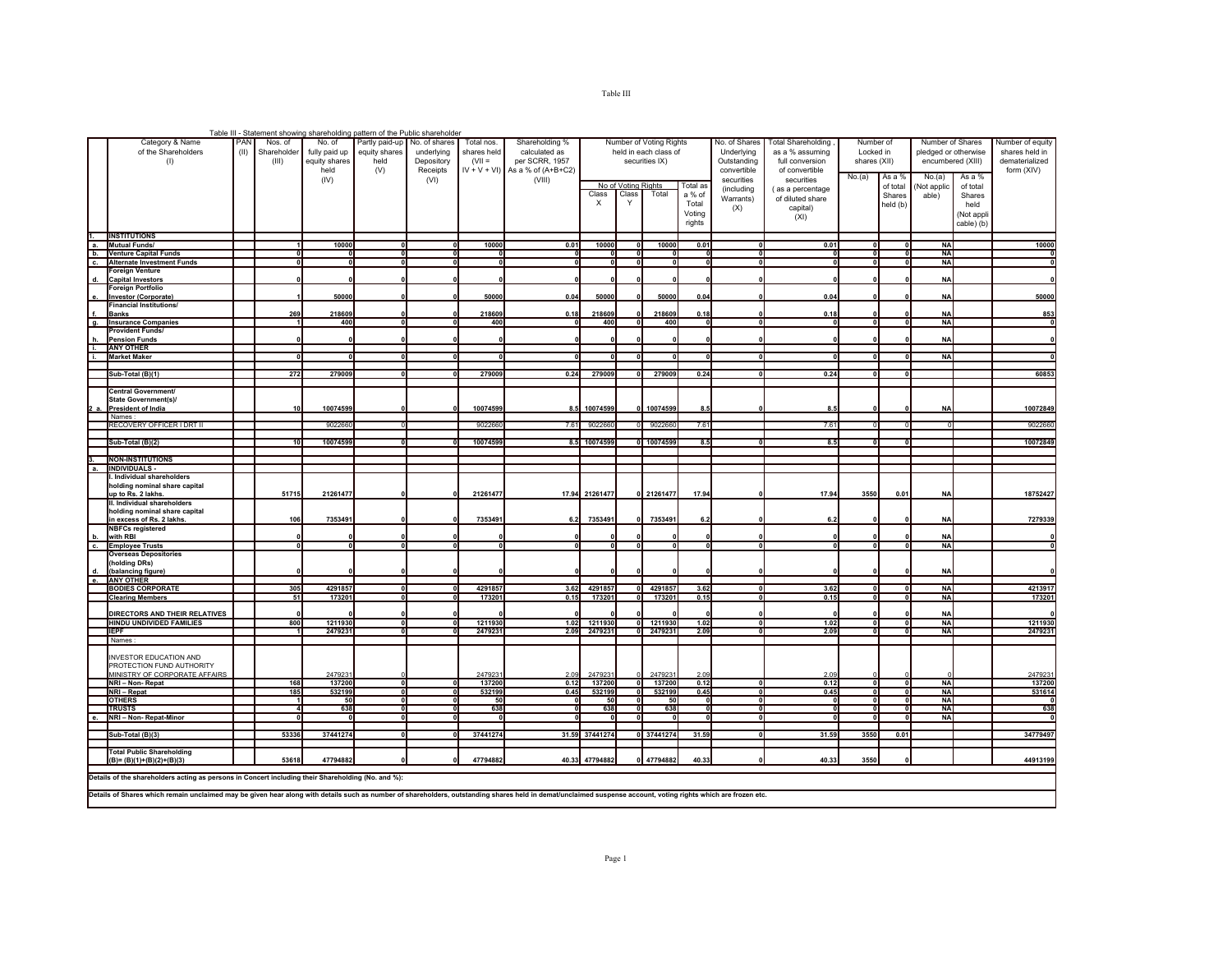| <b>INDIVIDUALS -</b><br>а.<br>I. Individual shareholders<br>holding nominal share capital<br>up to Rs. 2 lakhs.<br>51715<br>21261477<br>21261477<br>17.94 21261477<br>0 21261477<br>17.94<br>17.94<br>3550<br>0.01<br>18752427<br>NAI<br>II. Individual shareholders<br>holding nominal share capital<br>in excess of Rs. 2 lakhs.<br>106<br>7353491<br>7353491<br>6.2 7353491<br>7353491<br>6.2<br>NAI<br>7279339<br>6.2<br><b>NBFCs registered</b><br>with RBI<br><b>NAI</b><br>b.<br><b>NA</b><br>╖<br><b>Employee Trusts</b><br>c.<br><b>Overseas Depositories</b><br>(holding DRs)<br>(balancing figure)<br><b>NA</b><br>d.<br><b>ANY OTHER</b><br><b>BODIES CORPORATE</b><br>4291857<br>4291857<br>3.62<br>4291857<br>3.62<br>4213917<br>305<br>4291857<br>3.62<br><b>NA</b><br>$\Omega$<br>nl<br>$\Omega$<br>0.15<br>173201<br>173201<br>173201<br>173201<br>173201<br>0.15<br><b>NA</b><br><b>Clearing Members</b><br>51<br>0.15<br>$\Omega$<br>ωll<br>n<br>DIRECTORS AND THEIR RELATIVES<br><b>NAI</b><br>1211930<br>1211930<br>1.02<br>1.02<br><b>NAI</b><br><b>HINDU UNDIVIDED FAMILIES</b><br>800<br>1.02<br>1211930<br>$\Omega$<br>nl<br>1211930<br>2.09<br><b>IEPF</b><br>2479231<br>2479231<br>2.09<br><b>NA</b><br>2479231<br>2.09<br>2479231<br>Names:<br><b>INVESTOR EDUCATION AND</b><br>PROTECTION FUND AUTHORITY<br>2479231<br>2479231<br>2479231<br>MINISTRY OF CORPORATE AFFAIRS<br>2479231<br>2.09<br>2.09<br>2479231<br>2.09<br>0.12<br>0.12<br><b>NAI</b><br>168<br>137200<br>ᇭ<br>137200<br>137200<br>NRI - Non-Repat<br>᠗<br>0.12<br>137200<br>0.45<br><b>NAI</b><br>NRI - Repat<br>185<br>532199<br>532199<br>0.45<br>532199<br>0.45<br>$\mathbf{a}$<br>oll<br>532199<br><b>OTHERS</b><br>50<br>50<br><b>NA</b><br>50<br>50<br>$\sqrt{2}$<br>n۱۱<br><b>TRUSTS</b><br>638<br>638<br>638<br>638<br>638<br><b>NA</b><br>$\sqrt{2}$<br>nl<br>NRI - Non- Repat-Minor<br><b>NA</b><br>ωll<br>31.59 37441274<br>31.59<br>3550<br>34779497<br>53336<br>37441274<br>37441274<br>37441274<br>31.59<br>0.01<br>Sub-Total (B)(3)<br>ωll<br><b>Total Public Shareholding</b> | <b>NON-INSTITUTIONS</b> |  |  |  |  |  |  |  |  |          |
|----------------------------------------------------------------------------------------------------------------------------------------------------------------------------------------------------------------------------------------------------------------------------------------------------------------------------------------------------------------------------------------------------------------------------------------------------------------------------------------------------------------------------------------------------------------------------------------------------------------------------------------------------------------------------------------------------------------------------------------------------------------------------------------------------------------------------------------------------------------------------------------------------------------------------------------------------------------------------------------------------------------------------------------------------------------------------------------------------------------------------------------------------------------------------------------------------------------------------------------------------------------------------------------------------------------------------------------------------------------------------------------------------------------------------------------------------------------------------------------------------------------------------------------------------------------------------------------------------------------------------------------------------------------------------------------------------------------------------------------------------------------------------------------------------------------------------------------------------------------------------------------------------------------------------------------------------------------------------------------------------------------------------------------------------------------------------------------------|-------------------------|--|--|--|--|--|--|--|--|----------|
|                                                                                                                                                                                                                                                                                                                                                                                                                                                                                                                                                                                                                                                                                                                                                                                                                                                                                                                                                                                                                                                                                                                                                                                                                                                                                                                                                                                                                                                                                                                                                                                                                                                                                                                                                                                                                                                                                                                                                                                                                                                                                              |                         |  |  |  |  |  |  |  |  |          |
|                                                                                                                                                                                                                                                                                                                                                                                                                                                                                                                                                                                                                                                                                                                                                                                                                                                                                                                                                                                                                                                                                                                                                                                                                                                                                                                                                                                                                                                                                                                                                                                                                                                                                                                                                                                                                                                                                                                                                                                                                                                                                              |                         |  |  |  |  |  |  |  |  |          |
|                                                                                                                                                                                                                                                                                                                                                                                                                                                                                                                                                                                                                                                                                                                                                                                                                                                                                                                                                                                                                                                                                                                                                                                                                                                                                                                                                                                                                                                                                                                                                                                                                                                                                                                                                                                                                                                                                                                                                                                                                                                                                              |                         |  |  |  |  |  |  |  |  |          |
|                                                                                                                                                                                                                                                                                                                                                                                                                                                                                                                                                                                                                                                                                                                                                                                                                                                                                                                                                                                                                                                                                                                                                                                                                                                                                                                                                                                                                                                                                                                                                                                                                                                                                                                                                                                                                                                                                                                                                                                                                                                                                              |                         |  |  |  |  |  |  |  |  |          |
|                                                                                                                                                                                                                                                                                                                                                                                                                                                                                                                                                                                                                                                                                                                                                                                                                                                                                                                                                                                                                                                                                                                                                                                                                                                                                                                                                                                                                                                                                                                                                                                                                                                                                                                                                                                                                                                                                                                                                                                                                                                                                              |                         |  |  |  |  |  |  |  |  |          |
|                                                                                                                                                                                                                                                                                                                                                                                                                                                                                                                                                                                                                                                                                                                                                                                                                                                                                                                                                                                                                                                                                                                                                                                                                                                                                                                                                                                                                                                                                                                                                                                                                                                                                                                                                                                                                                                                                                                                                                                                                                                                                              |                         |  |  |  |  |  |  |  |  |          |
|                                                                                                                                                                                                                                                                                                                                                                                                                                                                                                                                                                                                                                                                                                                                                                                                                                                                                                                                                                                                                                                                                                                                                                                                                                                                                                                                                                                                                                                                                                                                                                                                                                                                                                                                                                                                                                                                                                                                                                                                                                                                                              |                         |  |  |  |  |  |  |  |  |          |
|                                                                                                                                                                                                                                                                                                                                                                                                                                                                                                                                                                                                                                                                                                                                                                                                                                                                                                                                                                                                                                                                                                                                                                                                                                                                                                                                                                                                                                                                                                                                                                                                                                                                                                                                                                                                                                                                                                                                                                                                                                                                                              |                         |  |  |  |  |  |  |  |  |          |
|                                                                                                                                                                                                                                                                                                                                                                                                                                                                                                                                                                                                                                                                                                                                                                                                                                                                                                                                                                                                                                                                                                                                                                                                                                                                                                                                                                                                                                                                                                                                                                                                                                                                                                                                                                                                                                                                                                                                                                                                                                                                                              |                         |  |  |  |  |  |  |  |  |          |
|                                                                                                                                                                                                                                                                                                                                                                                                                                                                                                                                                                                                                                                                                                                                                                                                                                                                                                                                                                                                                                                                                                                                                                                                                                                                                                                                                                                                                                                                                                                                                                                                                                                                                                                                                                                                                                                                                                                                                                                                                                                                                              |                         |  |  |  |  |  |  |  |  |          |
|                                                                                                                                                                                                                                                                                                                                                                                                                                                                                                                                                                                                                                                                                                                                                                                                                                                                                                                                                                                                                                                                                                                                                                                                                                                                                                                                                                                                                                                                                                                                                                                                                                                                                                                                                                                                                                                                                                                                                                                                                                                                                              |                         |  |  |  |  |  |  |  |  |          |
|                                                                                                                                                                                                                                                                                                                                                                                                                                                                                                                                                                                                                                                                                                                                                                                                                                                                                                                                                                                                                                                                                                                                                                                                                                                                                                                                                                                                                                                                                                                                                                                                                                                                                                                                                                                                                                                                                                                                                                                                                                                                                              |                         |  |  |  |  |  |  |  |  |          |
|                                                                                                                                                                                                                                                                                                                                                                                                                                                                                                                                                                                                                                                                                                                                                                                                                                                                                                                                                                                                                                                                                                                                                                                                                                                                                                                                                                                                                                                                                                                                                                                                                                                                                                                                                                                                                                                                                                                                                                                                                                                                                              |                         |  |  |  |  |  |  |  |  |          |
|                                                                                                                                                                                                                                                                                                                                                                                                                                                                                                                                                                                                                                                                                                                                                                                                                                                                                                                                                                                                                                                                                                                                                                                                                                                                                                                                                                                                                                                                                                                                                                                                                                                                                                                                                                                                                                                                                                                                                                                                                                                                                              |                         |  |  |  |  |  |  |  |  |          |
|                                                                                                                                                                                                                                                                                                                                                                                                                                                                                                                                                                                                                                                                                                                                                                                                                                                                                                                                                                                                                                                                                                                                                                                                                                                                                                                                                                                                                                                                                                                                                                                                                                                                                                                                                                                                                                                                                                                                                                                                                                                                                              |                         |  |  |  |  |  |  |  |  |          |
|                                                                                                                                                                                                                                                                                                                                                                                                                                                                                                                                                                                                                                                                                                                                                                                                                                                                                                                                                                                                                                                                                                                                                                                                                                                                                                                                                                                                                                                                                                                                                                                                                                                                                                                                                                                                                                                                                                                                                                                                                                                                                              |                         |  |  |  |  |  |  |  |  |          |
|                                                                                                                                                                                                                                                                                                                                                                                                                                                                                                                                                                                                                                                                                                                                                                                                                                                                                                                                                                                                                                                                                                                                                                                                                                                                                                                                                                                                                                                                                                                                                                                                                                                                                                                                                                                                                                                                                                                                                                                                                                                                                              |                         |  |  |  |  |  |  |  |  |          |
|                                                                                                                                                                                                                                                                                                                                                                                                                                                                                                                                                                                                                                                                                                                                                                                                                                                                                                                                                                                                                                                                                                                                                                                                                                                                                                                                                                                                                                                                                                                                                                                                                                                                                                                                                                                                                                                                                                                                                                                                                                                                                              |                         |  |  |  |  |  |  |  |  |          |
|                                                                                                                                                                                                                                                                                                                                                                                                                                                                                                                                                                                                                                                                                                                                                                                                                                                                                                                                                                                                                                                                                                                                                                                                                                                                                                                                                                                                                                                                                                                                                                                                                                                                                                                                                                                                                                                                                                                                                                                                                                                                                              |                         |  |  |  |  |  |  |  |  |          |
|                                                                                                                                                                                                                                                                                                                                                                                                                                                                                                                                                                                                                                                                                                                                                                                                                                                                                                                                                                                                                                                                                                                                                                                                                                                                                                                                                                                                                                                                                                                                                                                                                                                                                                                                                                                                                                                                                                                                                                                                                                                                                              |                         |  |  |  |  |  |  |  |  | 1211930  |
|                                                                                                                                                                                                                                                                                                                                                                                                                                                                                                                                                                                                                                                                                                                                                                                                                                                                                                                                                                                                                                                                                                                                                                                                                                                                                                                                                                                                                                                                                                                                                                                                                                                                                                                                                                                                                                                                                                                                                                                                                                                                                              |                         |  |  |  |  |  |  |  |  | 2479231  |
|                                                                                                                                                                                                                                                                                                                                                                                                                                                                                                                                                                                                                                                                                                                                                                                                                                                                                                                                                                                                                                                                                                                                                                                                                                                                                                                                                                                                                                                                                                                                                                                                                                                                                                                                                                                                                                                                                                                                                                                                                                                                                              |                         |  |  |  |  |  |  |  |  |          |
|                                                                                                                                                                                                                                                                                                                                                                                                                                                                                                                                                                                                                                                                                                                                                                                                                                                                                                                                                                                                                                                                                                                                                                                                                                                                                                                                                                                                                                                                                                                                                                                                                                                                                                                                                                                                                                                                                                                                                                                                                                                                                              |                         |  |  |  |  |  |  |  |  |          |
|                                                                                                                                                                                                                                                                                                                                                                                                                                                                                                                                                                                                                                                                                                                                                                                                                                                                                                                                                                                                                                                                                                                                                                                                                                                                                                                                                                                                                                                                                                                                                                                                                                                                                                                                                                                                                                                                                                                                                                                                                                                                                              |                         |  |  |  |  |  |  |  |  |          |
|                                                                                                                                                                                                                                                                                                                                                                                                                                                                                                                                                                                                                                                                                                                                                                                                                                                                                                                                                                                                                                                                                                                                                                                                                                                                                                                                                                                                                                                                                                                                                                                                                                                                                                                                                                                                                                                                                                                                                                                                                                                                                              |                         |  |  |  |  |  |  |  |  |          |
|                                                                                                                                                                                                                                                                                                                                                                                                                                                                                                                                                                                                                                                                                                                                                                                                                                                                                                                                                                                                                                                                                                                                                                                                                                                                                                                                                                                                                                                                                                                                                                                                                                                                                                                                                                                                                                                                                                                                                                                                                                                                                              |                         |  |  |  |  |  |  |  |  |          |
|                                                                                                                                                                                                                                                                                                                                                                                                                                                                                                                                                                                                                                                                                                                                                                                                                                                                                                                                                                                                                                                                                                                                                                                                                                                                                                                                                                                                                                                                                                                                                                                                                                                                                                                                                                                                                                                                                                                                                                                                                                                                                              |                         |  |  |  |  |  |  |  |  | 137200   |
|                                                                                                                                                                                                                                                                                                                                                                                                                                                                                                                                                                                                                                                                                                                                                                                                                                                                                                                                                                                                                                                                                                                                                                                                                                                                                                                                                                                                                                                                                                                                                                                                                                                                                                                                                                                                                                                                                                                                                                                                                                                                                              |                         |  |  |  |  |  |  |  |  | 531614   |
|                                                                                                                                                                                                                                                                                                                                                                                                                                                                                                                                                                                                                                                                                                                                                                                                                                                                                                                                                                                                                                                                                                                                                                                                                                                                                                                                                                                                                                                                                                                                                                                                                                                                                                                                                                                                                                                                                                                                                                                                                                                                                              |                         |  |  |  |  |  |  |  |  |          |
|                                                                                                                                                                                                                                                                                                                                                                                                                                                                                                                                                                                                                                                                                                                                                                                                                                                                                                                                                                                                                                                                                                                                                                                                                                                                                                                                                                                                                                                                                                                                                                                                                                                                                                                                                                                                                                                                                                                                                                                                                                                                                              |                         |  |  |  |  |  |  |  |  |          |
|                                                                                                                                                                                                                                                                                                                                                                                                                                                                                                                                                                                                                                                                                                                                                                                                                                                                                                                                                                                                                                                                                                                                                                                                                                                                                                                                                                                                                                                                                                                                                                                                                                                                                                                                                                                                                                                                                                                                                                                                                                                                                              |                         |  |  |  |  |  |  |  |  |          |
|                                                                                                                                                                                                                                                                                                                                                                                                                                                                                                                                                                                                                                                                                                                                                                                                                                                                                                                                                                                                                                                                                                                                                                                                                                                                                                                                                                                                                                                                                                                                                                                                                                                                                                                                                                                                                                                                                                                                                                                                                                                                                              |                         |  |  |  |  |  |  |  |  |          |
|                                                                                                                                                                                                                                                                                                                                                                                                                                                                                                                                                                                                                                                                                                                                                                                                                                                                                                                                                                                                                                                                                                                                                                                                                                                                                                                                                                                                                                                                                                                                                                                                                                                                                                                                                                                                                                                                                                                                                                                                                                                                                              |                         |  |  |  |  |  |  |  |  |          |
|                                                                                                                                                                                                                                                                                                                                                                                                                                                                                                                                                                                                                                                                                                                                                                                                                                                                                                                                                                                                                                                                                                                                                                                                                                                                                                                                                                                                                                                                                                                                                                                                                                                                                                                                                                                                                                                                                                                                                                                                                                                                                              |                         |  |  |  |  |  |  |  |  |          |
|                                                                                                                                                                                                                                                                                                                                                                                                                                                                                                                                                                                                                                                                                                                                                                                                                                                                                                                                                                                                                                                                                                                                                                                                                                                                                                                                                                                                                                                                                                                                                                                                                                                                                                                                                                                                                                                                                                                                                                                                                                                                                              |                         |  |  |  |  |  |  |  |  |          |
| $(B)=(B)(1)+(B)(2)+(B)(3)$<br>53618<br>47794882<br>47794882<br>47794882<br>47794882<br>40.33<br>40.33<br>3550<br>40.33                                                                                                                                                                                                                                                                                                                                                                                                                                                                                                                                                                                                                                                                                                                                                                                                                                                                                                                                                                                                                                                                                                                                                                                                                                                                                                                                                                                                                                                                                                                                                                                                                                                                                                                                                                                                                                                                                                                                                                       |                         |  |  |  |  |  |  |  |  | 44913199 |
|                                                                                                                                                                                                                                                                                                                                                                                                                                                                                                                                                                                                                                                                                                                                                                                                                                                                                                                                                                                                                                                                                                                                                                                                                                                                                                                                                                                                                                                                                                                                                                                                                                                                                                                                                                                                                                                                                                                                                                                                                                                                                              |                         |  |  |  |  |  |  |  |  |          |
| Details of the shareholders acting as persons in Concert including their Shareholding (No. and %):                                                                                                                                                                                                                                                                                                                                                                                                                                                                                                                                                                                                                                                                                                                                                                                                                                                                                                                                                                                                                                                                                                                                                                                                                                                                                                                                                                                                                                                                                                                                                                                                                                                                                                                                                                                                                                                                                                                                                                                           |                         |  |  |  |  |  |  |  |  |          |
|                                                                                                                                                                                                                                                                                                                                                                                                                                                                                                                                                                                                                                                                                                                                                                                                                                                                                                                                                                                                                                                                                                                                                                                                                                                                                                                                                                                                                                                                                                                                                                                                                                                                                                                                                                                                                                                                                                                                                                                                                                                                                              |                         |  |  |  |  |  |  |  |  |          |
| Details of Shares which remain unclaimed may be given hear along with details such as number of shareholders, outstanding shares held in demat/unclaimed suspense account, voting rights which are frozen etc.                                                                                                                                                                                                                                                                                                                                                                                                                                                                                                                                                                                                                                                                                                                                                                                                                                                                                                                                                                                                                                                                                                                                                                                                                                                                                                                                                                                                                                                                                                                                                                                                                                                                                                                                                                                                                                                                               |                         |  |  |  |  |  |  |  |  |          |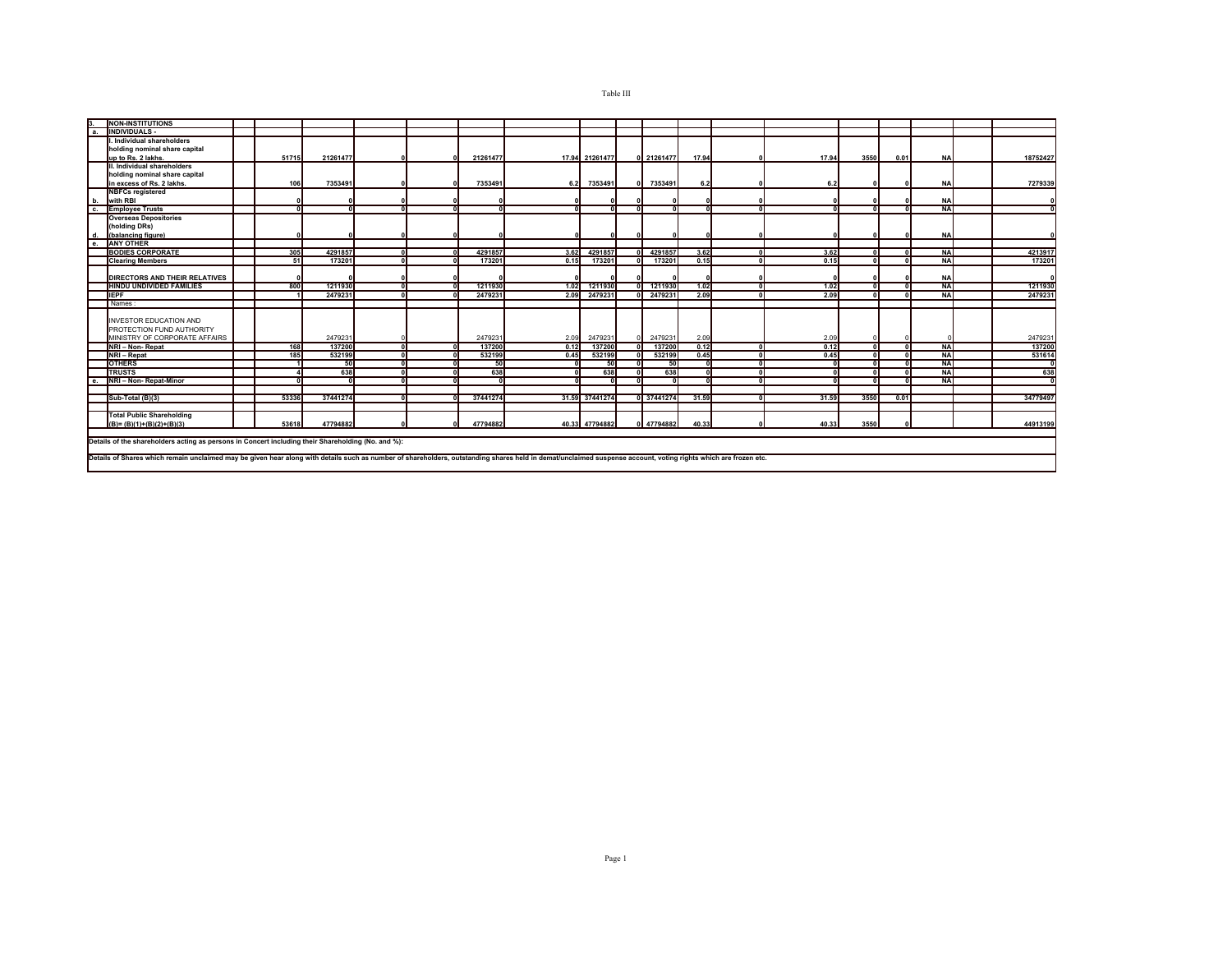## Table IV

Table IV - Statement showing shareholding pattern of the Non Promoter- Non Public shareholder

|                               |            | is able to the characteristic characteristic pattern of the Herman Hermann and characteristic |               |                                         |            |             |                                      |          |                         |                 |                              |               |                     |              |            |            |                      |                  |
|-------------------------------|------------|-----------------------------------------------------------------------------------------------|---------------|-----------------------------------------|------------|-------------|--------------------------------------|----------|-------------------------|-----------------|------------------------------|---------------|---------------------|--------------|------------|------------|----------------------|------------------|
| Category & Name               | <b>PAN</b> | Nos. of                                                                                       | No. of        | Partly paid-up No. of shares Total nos. |            |             | Shareholding %                       |          | Number of Voting Rights |                 |                              | No. of Shares | Total Shareholding, | Number of    |            |            | Number of Shares     | Number of equity |
| of the Shareholders           | (II)       | Shareholder                                                                                   |               | fully paid up equity shares             | underlying | shares held | calculated as                        |          | held in each class of   |                 |                              | Underlying    | as a % assuming     | Locked in    |            |            | pledged or otherwise | shares held in   |
| (1)                           |            | (III)                                                                                         | equity shares | held                                    | Depository | $(VII =$    | per SCRR, 1957                       |          |                         | securities (IX) |                              | Outstanding   | full conversion     | shares (XII) |            |            | encumbered (XIII)    | dematerialized   |
|                               |            |                                                                                               | held          | (V)                                     | Receipts   |             | $IV + V + VI$ ) As a % of $(A+B+C2)$ |          |                         |                 |                              | convertible   | of convertible      |              |            |            |                      | form (XIV)       |
|                               |            |                                                                                               | (IV)          |                                         | (VI)       |             | (VIII)                               |          |                         |                 | No of Voting Rights Total as | securities    | securities          | No.(a)       | As a %     | No.(a)     | As a %               | (Not applicable) |
|                               |            |                                                                                               |               |                                         |            |             |                                      |          |                         |                 | Class Class Total a % of     | (including    | (as a percentage    |              | of total   | Not applic | of total             |                  |
|                               |            |                                                                                               |               |                                         |            |             |                                      | $\times$ |                         |                 | Total                        | Warrants)     | of diluted share    |              | Shares     | able)      | Shares held          |                  |
|                               |            |                                                                                               |               |                                         |            |             |                                      |          |                         |                 | Votina                       | (X)           | capital)            |              | held $(b)$ |            | (Not appli           |                  |
|                               |            |                                                                                               |               |                                         |            |             |                                      |          |                         |                 | rights                       |               | (XI)                |              |            |            | cable) (b)           |                  |
|                               |            |                                                                                               |               |                                         |            |             |                                      |          |                         |                 |                              |               |                     |              |            |            |                      |                  |
| <b>Custodian - ADRs</b>       |            |                                                                                               |               |                                         |            |             |                                      |          |                         |                 |                              |               |                     |              |            | <b>NA</b>  |                      |                  |
| 1. Custodian - GDRs           |            |                                                                                               |               |                                         |            |             |                                      |          |                         |                 |                              |               |                     |              |            | <b>NAI</b> |                      |                  |
| 1. Custodian - Public         |            |                                                                                               |               |                                         |            |             |                                      |          |                         |                 |                              |               |                     |              |            | <b>NA</b>  |                      |                  |
| 1. Custodian - SDRs           |            |                                                                                               |               |                                         |            |             |                                      |          |                         |                 |                              |               |                     |              |            | <b>NA</b>  |                      |                  |
| <b>Employee Benefit Trust</b> |            |                                                                                               |               |                                         |            |             |                                      |          |                         |                 |                              |               |                     |              |            |            |                      |                  |
| (under SEBI (Share based      |            |                                                                                               |               |                                         |            |             |                                      |          |                         |                 |                              |               |                     |              |            |            |                      |                  |
| <b>Employee Benefit)</b>      |            |                                                                                               |               |                                         |            |             |                                      |          |                         |                 |                              |               |                     |              |            |            |                      |                  |
| Regulations, 2014)            |            |                                                                                               |               |                                         |            |             |                                      |          |                         |                 |                              |               |                     |              |            | <b>NA</b>  |                      |                  |
| <b>Total Non-Promoter-Non</b> |            |                                                                                               |               |                                         |            |             |                                      |          |                         |                 |                              |               |                     |              |            |            |                      |                  |
| Public Shareholding (C)=      |            |                                                                                               |               |                                         |            |             |                                      |          |                         |                 |                              |               |                     |              |            |            |                      |                  |
| $(C)(1)+(C)(2)$               |            |                                                                                               |               |                                         |            |             |                                      |          |                         |                 |                              |               |                     |              |            |            |                      |                  |